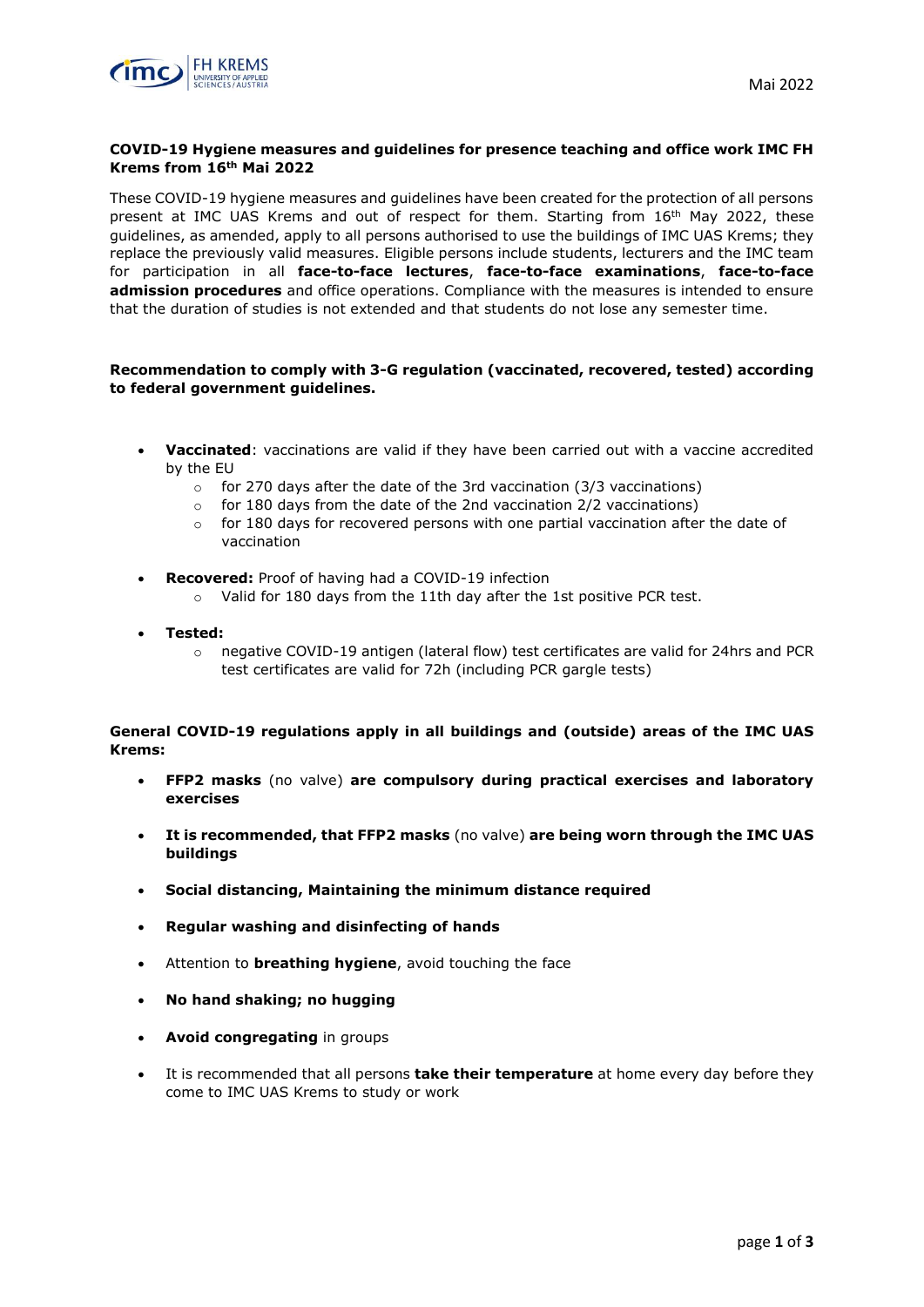



#### **In addition to these general rules, the following applies:**

- When these hygiene guidelines come into force they are applicable as part of the house rules of the IMC University of Applied Sciences Krems. Any **violation** of these measures and guidelines constitutes a **breach** of the **house rules**, which are an integral part of the educational or employment contracts, and may lead to a **warning** or, in the event of recurrence, to **exclusion** from the study programme in accordance with the provisions of the training contract or there may be consequences in terms of labour law
- If you show **symptoms of COVID-19 illness** or if you have received a **valid notification to quarantine from the health authority** because you have been identified as a **contact person** or **tested positive** for COVID-19, students are obliged to **report immediately** to the head of the study programme and to Study Services, members of the IMC Team and part-time lectures report to the HR department and the line manager. **Under no circumstances must you come to IMC UAS Krems! Please adhere to the guidelines given by the health hotline 1450!**
- If you think you may belong to a legally defined **risk group** with regard to an increased risk in the case of COVID-19 illness, students can contact the programme director, staff members contact HR Services in order to clarify the further course of action. In particular, we request information on which individual solution (increased protective measures, etc.) is possible in your specific case.
- If it is not possible for you to wear an FFP2 mask for any health reasons, please contact [info@fh-krems.ac.at](mailto:info@fh-krems.ac.at) and we will find an individual solution for you.

#### **Infrastructure and general measures:**

- Disinfectants (ethanol 80%, other ingredients: water, 1-propanol, methyl ethyl ketone, denatonium benzoate) are available in all public areas and in the lecture rooms.
- **Regular airing of offices and seminar rooms** as well as **disinfection** of all **used objects** and equipment, surfaces, handles, keyboards, etc.
- **Disinfection** of all public areas, the lifts, WCs, door handles, light switches, printers and taps is carried out by Facility Services several times a day.
- We recommend spending **breaks outdoors** or in the surrounding catering facilities. Staff kitchens are opened and can be used according to the seating provided. It is recommended to eat at one's own desk.
- Eating is expressly permitted in the seminar rooms, health labs and public areas. Please keep your distance.
- **Changing rooms** are open and **lockers** can be used.
- The latest information and all documents can be found on the eDesktop in **COV FAQ**.